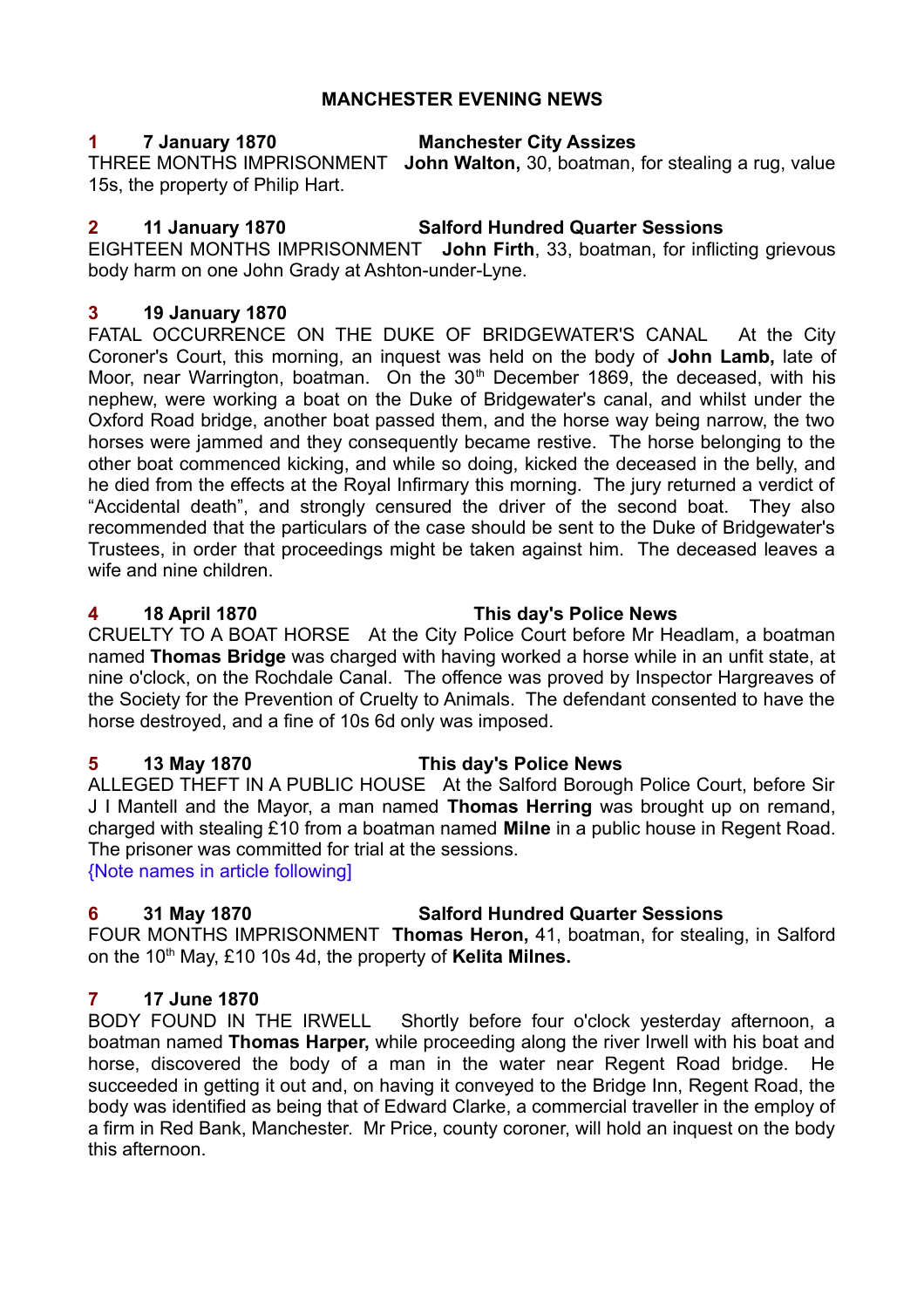#### **8 15 July 1870 This day's Police News**

CRUELTY TO A HORSE At the City Police Court, **James Hall**, boatman, was charged, on the information of Inspector Hargreaves, with having cruelly ill treated a horse, and was fined 50s.

#### **9 22 August 1870**

On Saturday afternoon, as a boatman named **James Walker** was passing along the river Irwell near Barton in his boat, he saw the body of a woman floating in the water. He obtained assistance and got it out. It was removed to the King's Head Inn to await an inquest.

#### **10 25 August 1870**

An inquest has been held by the city coroner on the body of a youth aged 15 years named **Thomas William Hall**, a boatman, who was found drowned on Tuesday in the Rochdale Canal. It is supposed that the deceased, while crossing the gates of the Blue Pass Lock at Gaythorne, for the purpose of raising one of the sluices to enable a boat of which he was in charge to proceed, fell into the water, where his body was found about five minutes afterwards. The jury returned an open verdict of "Found drowned" and recommended the canal company to erect rails on the gates of all their locks.

#### **11 29 September 1870 This day's Police News**

THE THEFT OF A WATCH FROM A BOAT At the City Police Court, before Mr Rickards and Mr Walker, **Richard Hadley** was charged on remand with having stolen a watch of the value of £4 from a boat in Castlefield, the property of **John Rey,** boatman. On the 12<sup>th</sup> August 1869, prosecutor missed the watch from a boat on which he was employed at Castlefield. At that time, the prisoner helped to work the same boat, and when prosecutor asked him if he knew anything about it, he replied in the negative. Subsequently it was discovered that the prisoner had sold the watch for 30s, and he was apprehended by Detective Rowbottom at Huddersfield. The prisoner, who pleaded guilty to the charge, received an excellent character from his former employer. He was committed to gaol for one month.

## **12 27 October 1870**

FATAL ACCIDENT AT A POWDER MILL Yesterday forenoon, an explosion took place at the Ewell Gunpowder Mills near Epsom. These mills, which have been established more than a hundred years, belong to Messrs Sharpe and Co, and have been long free from any serious accident. The explosion took place in one of the granulating houses, which is now a perfect wreck. A man of the name of **Benjamin Osbourne** had just unloaded nine or ten barrels of powder from a boat, which was received by his brother, Layton Osbourne, and another man named Raymond Mitchell. The explosion took place almost immediately after, Layton Osbourne being so seriously injured that he only survived a couple of hours. Mitchell lies in a precarious state, but the boatman, Benjamin Osbourne, is likely to recover.

#### **13 18 November 1870**

A boy nine years of age named **William Haddock**, son of **Richard Haddock,** boatman, was drowned in the Bridgewater Canal at Barton on Wednesday evening. He accidentally walked into the water during the fog.

## **14 21 November 1870 This day's Police News**

UNLAWFUL POSSESSION At the City Police Court, before Mr Headlam, a man named **William Moffatt,** described as a boatman, was charged on remand with having a quantity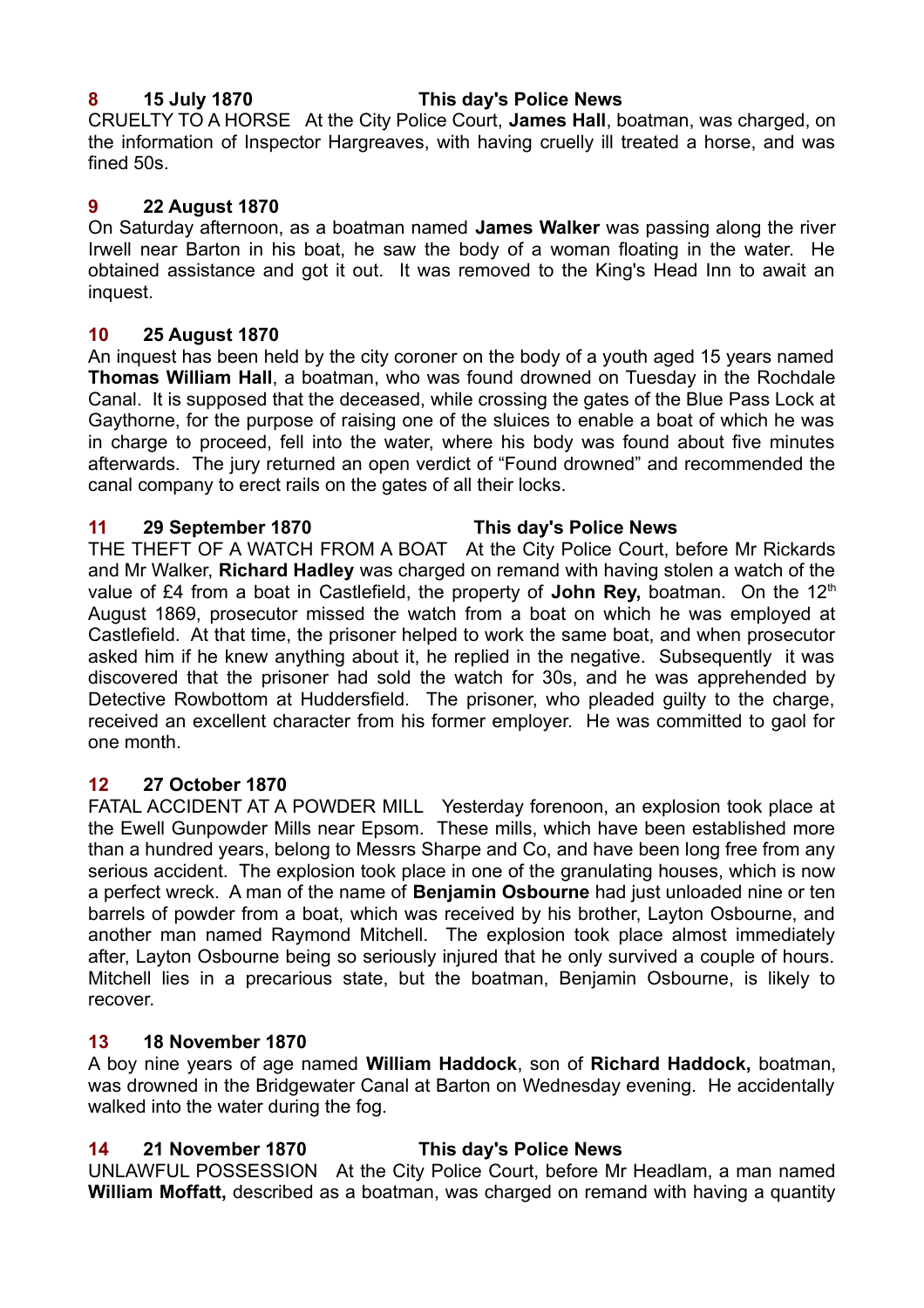of "tares", used for packing purposes, and also a quantity of cotton, for which he could not give a satisfactory account. Detective McClellan saw the prisoner on Tuesday morning last take the property into a marine store dealer's shop near Woodward Street, and offer it for sale. When questioned by witness, he said that he had received the "tares" that morning from a man whose name he did not know, in Phillips Park Road, and the cotton he had picked from the bottom of a boat when he was employed by a Mr Bird. In reply to the magistrate, the prisoner said he had been out of work for a month, and that he had bought the property. He was fined 20s 6d, with the alternative of one months imprisonment.

# **15 29 November 1870 This day's Police News**

CRUELTY TO A HORSE At the City Police Court, before Mr Headlam, **Moses Appleton**, a boatman, was charged by Inspector Hargreaves with having worked a horse whilst in an unfit condition. He was fined 40s with the alternative of one months imprisonment.

## **16 13 December 1870**

Yesterday, at Aspull, an inquest was held by Mr J B Edge, coroner, respecting the death of a child named **Mary Gill**, daughter of **Henry Gill,** boatman. The deceased was taken to bed by its mother in the boat cabin at Top Lock on Thursday evening, and when she awoke next morning, according to her statement, the child lay at her side, dead. The post mortem examination showed that the child had died from suffocation, and the jury returned a verdict of manslaughter against the mother.

# **17 3 January 1914**

A FATAL ATTRACTION At the inquest at Dukinfield, last night, on Edward Harrison, a Manchester schoolboy of 96 Mill Street, Bradford, who was drowned in the canal at Dukinfield on New Year's Day, the mother stated that since the boy was six, he had run away every holiday time and gone on the canal boats. During the last holiday, he had been away with a Dukinfield boatman, coming home at the weekends. **Charles Edwards** stated that the boy had been with him for ten days. On Thursday, when tying the boat up, he missed the lad. The body was found about ten minutes later, and artificial respiration was resorted to until the arrival of a doctor.

A verdict of "Accidental drowning" was returned.

## **18 12 January 1914**

MISSING MAN'S BODY FOUND AT BROADHEATH This morning the body of Michael Egan, about 40 years of age, bricksetter's labourer of 20 Davenport Road, Broadheath, Altrincham, was found floating in the Bridgewater Canal at Broadheath, near the Linotype **Works** 

A boatman named **Thomas Hulse** made the discovery, and he reported the matter to the police.

The deceased, who was a widower with four children, had been missing since December 27, and his body was in a very decomposed condition.

## **19 13 January 1914**

CLAYTON WOMAN'S DEATH

SINGULAR CIRCUMSTANCES IN DROWNING CASE The death of a woman named Mary Ellen Travis, married, of Cooper Street, Clayton, was mentioned in the course of the hearing of a charge under the Offences against the Persons Act at the City Police Court today.

The accused, **John Kelly,** a boatman of Eccleshall Street, Clayton, had been detained last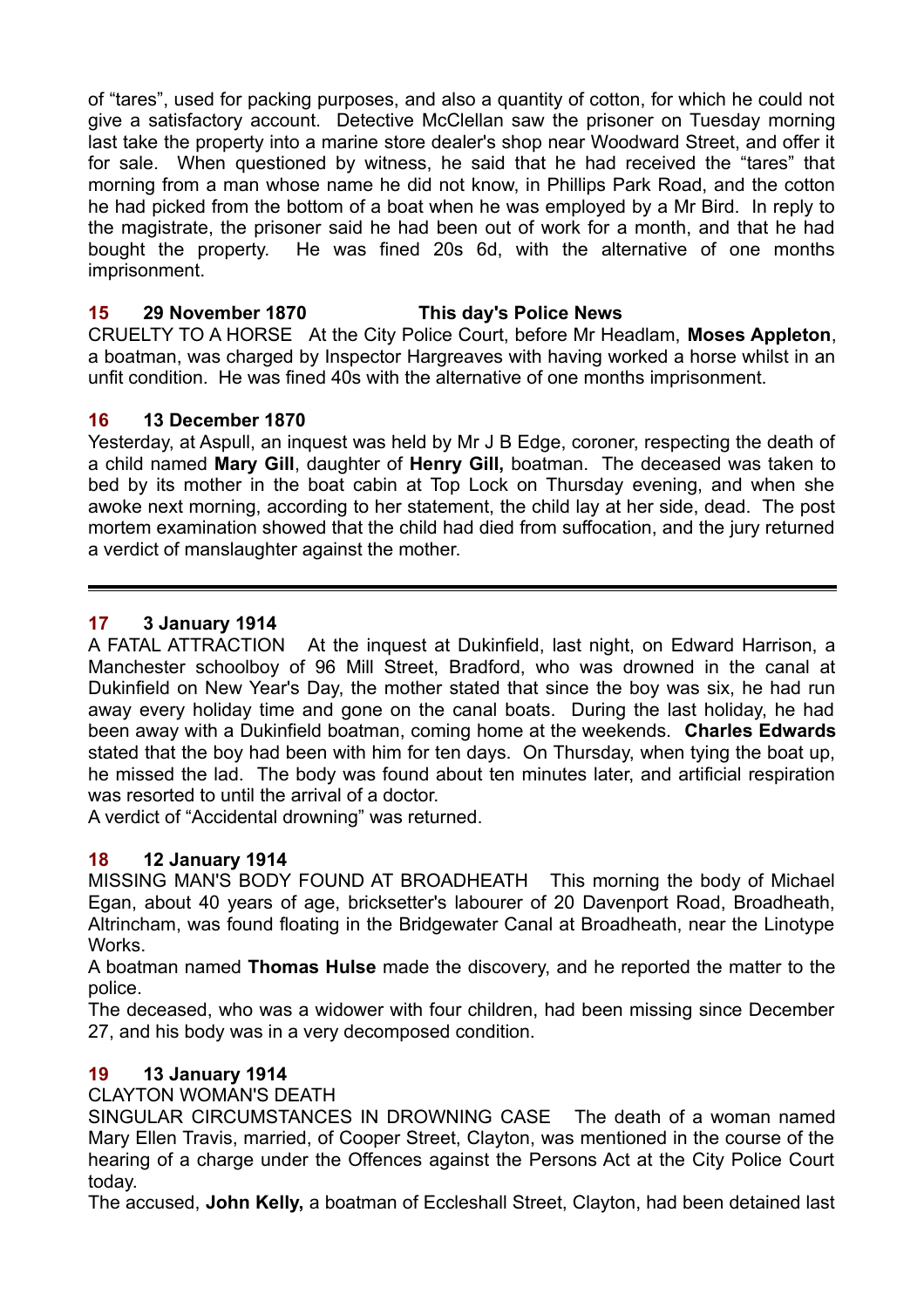night by the police on suspicion, after he had given information to Inspector Liggett to the effect that the woman had fallen in the canal.

The prisoner, in his statement to the police, had said that he met the woman in a beerhouse in Clayton, and then went with her on the canal bank. She walked away from him, and then he heard a splash and saw her in the water. Not being able to swim, he ran and told another boatman, but on their return they could not see the woman.

The body was afterwards recovered by the police, who dragged the canal at the spot indicated.

In the witness box, Inspector Liggett stated that a remand was asked for until Thursday, pending the Coroner's inquiry. The witness added that he had made inquiries about the woman, and from what he had heard of her habits, he did not think there would be much evidence against the prisoner. At any rate, the police had no objection to bail.

The accused, who was in a state of collapse in the dock, was remanded until Thursday, the magistrates directing that he be kept in custody as the best course in view of his condition.

#### **20 13 January 1914**

COMPENSATION POINTS Several interesting points under the Workmen's Compensation Act were raised before Judge Mellor in the Manchester County Court today. In one case, the National Amalgamated Approved Society under the Insurance Act had taken steps to obtain for a workman a larger amount of compensation than that agreed between the parties.

Mr H Levi, who appeared for the employers, the Bridgewater Collieries and Ellesmere Estates Limited, said the workman concerned was a boatman named **Thomas White,** who was injured in July last. A mast of his boat gave way, and his collar bone was broken. The employers admitted liability, and it was agreed on both sides that the man's wages for the previous twelve months was 16s 4d. Compensation was therefore payable at 8s 2d a week, and the usual memorandum for settlement was filed.

LIABILITY OF A FRIENDLY SOCIETY Then the approved society – registered under the National Insurance Act – of which White was a member, made inquiries. They were in the position that in all cases where the members of their society received less than 10s a week compensation, they were liable to make the sum up to 10s a week. Therefore they had, in this case, to pay 1s 10d a week, or otherwise to prove that the man was entitled to 1s 10d more than he was offered, and his solicitors had agreed to accept a proper payment.

The society came to the conclusion that 8s 2d was a totally inadequate sum. They imagined that in acting for the workman, he (Mr Levi) had not taken into account certain cabin accommodation and coal which the man received, but this had actually been taken into account, and the society found that their opposition was groundless. In the meantime, however, they had lodged an objection to the recording of the agreement for 8s 2d a week. AN OBJECTION WITHDRAWN The Registrar held an inquiry at which – owing, he understood, to some shortness of the notice – the society were not represented, and the Registrar found that the man was receiving what he ought to receive. Two days later, the society withdrew its objection, and the question now at issue was whether the society should pay the costs now involved in bringing the matter before the court.

Mr Garner, solicitor for the approved society, said they received information that the man had cabin accommodation, coal and oil, and that this had not been taken into account. When they found out that it had been taken into account, they withdrew their objection. He contended that the withdrawing of the notice would have enabled the Registrar to deal with it. As interested parties, they were entitled under the Act to take the course they did for their own protection, and he contended that they ought not to be charged with the costs.

The Judge said the matter was bound to come before the court when an objection was raised. The society did not appear before the Registrar, who had to refer it to the judge. In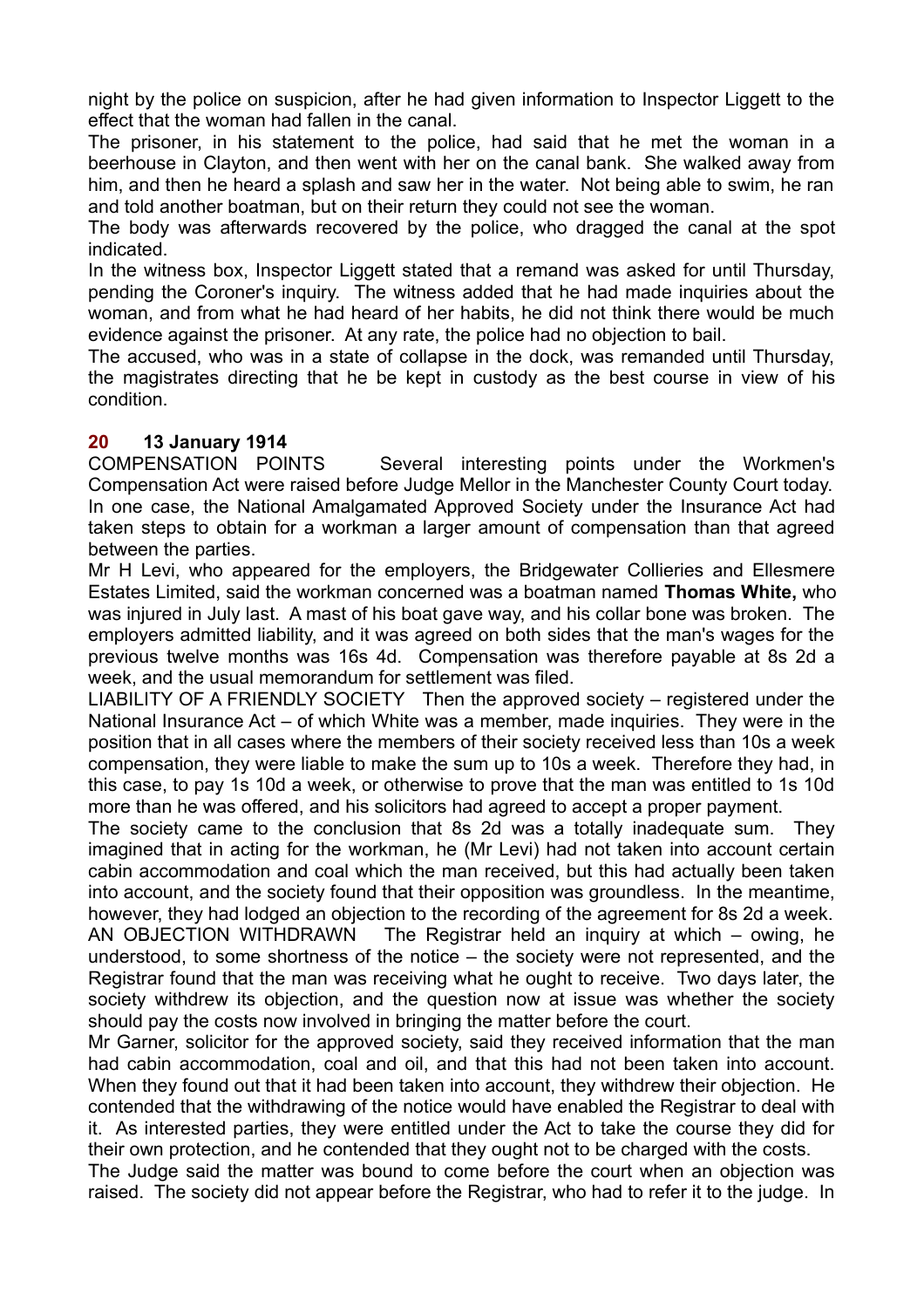these circumstances, they ought to pay the costs involved.

Undoubtedly, Judge Mellor added, the society made a mistake in raising an objection on insufficient inquiries. Costs would therefore be awarded against them.

# **21 14 January 1914**

A SHOCKING END

CLAYTON WOMAN FALLS INTO THE CANAL A sad story of the death of a married woman by drowning was told at the City Coroner's Court today at an inquest of Margaret Ellen Bate Travis, 40 years old, of Cooper Street, Clayton.

The woman's husband said that Travis was a strong healthy woman. She was not a woman likely to commit suicide. In fact, she had ridiculed the idea of people committing suicide, saying that "the water was too wet". She had been addicted to drink, and had been drunk almost every day since January 1. She was under the influence of drink on Monday night, but had cooked his dinner. At about nine o'clock, he noticed that she had left the house by the back door. He went to bed later, and did not hear of her death till early the next morning. Witness added that when sober there was no better woman in the world, and apart from the drink he had nothing to say against her.

The landlord of the Grove Inn beerhouse, Ashton New Road, Clayton, spoke to seeing Travis in the house for about an hour on Monday night, and said he saw her towards eleven talking in the lobby with a man named Kelly, who paid for a drink for her.

ON THE CANAL BANK A Police Officer proved seeing Kelly and Travis together at about 11 o'clock. They parted company, but met again later and went on to the canal towing path together. Later, he heard that a woman had been drowned, and along with Kelly, made an examination of the spot where, as Kelly said, the woman had fallen in.

Evidence having been given by a boatman named **Fred Barratt** as to the recovery of the woman's body from the canal, and by Inspector Legatt,

A boatman named **John Kelly**, of Eccleshall Street, Clayton, described how he met Travis in the beerhouse and had a drink with her. He had never spoken to the woman before, though he had seen her in his mother's house. They went on to the towing path together by arrangement. When they had separated, and he was about twenty five yards away from her, he heard a splash but no scream. On going to the spot, he saw her arm held out of the water, but could not reach her and, being unable to swim, he went along the bank to find someone else.

NO EFFORT AT RECOVERY Barratt, recalled by the Deputy Coroner (Mr Arnold), said he could swim a little, but he did not go with Kelly to the spot where the woman fell in because he thought it was too late. He recovered the body later with a boat hook.

The Coroner remarked that it might have been better if he had gone at once to see if the woman could be got out soon enough to allow of animation being restored.

The mother of Kelly stated that she knew Travis, who had been in her house once or twice. She did not think, however, that Travis had been acquainted with her son.

An open verdict of "Death by drowning" was returned.

## **22 15 January 1914**

DISCHARGED At the Manchester City Police Court today, **John Kelly,** a boatman, was brought up on remand charged under the Offences Against the Persons Act, in connection with the death of a married woman. Mary Ellen Travis, Cooper Street, Clayton. No evidence was offered, and Kelly was immediately discharged.

#### **23 17 February 1914**

DRUNK ON THE RAILWAY **John Shaw,** whose employment it is to "leg" canal boats through Harecastle Tunnel, appeared at Sandbach Sessions today, in answer to the charge of being helplessly drunk on the railway line at Alsager. Defendant was badly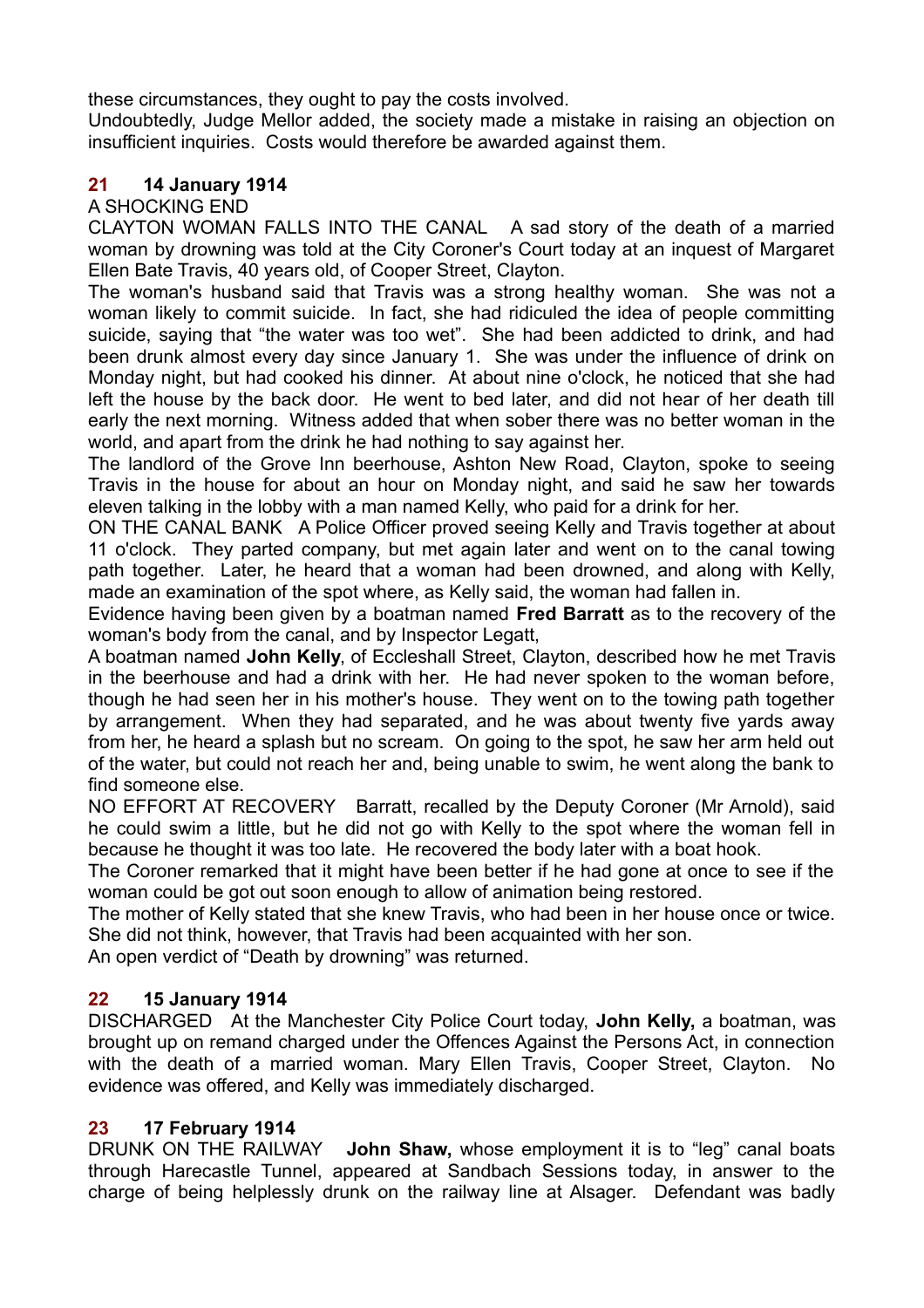disfigured by cuts. Evidence given against him was to the effect that he was one mass of mud, wet to the skin, and lying across the railway lines helplessly drunk. He was fined 5s and 5s costs.

# **24 6 March 1914**

BRAVERY REWARDED AT NORTHWICH This morning, framed diplomas of the Liverpool Shipwreck Humane Society were awarded **William Mills** and **Abraham Barker** of the Weaver boat *Triumph* ; John Wickens, P Halpin and J W Lamb, three Northwich Chemical Workers, for bravery associated with the rescue of **George Morris,** a hand on the Salt Union canal boat *Anderton,* on New Year's Eve. Morris, while propelling the boat, fell into the river Weaver. Mills and Barker rescued him nearly dead, and the others applied life saving methods.

# **25 7 March 1914**

CHORLEY BOY DROWNED The body of a boy named **James Marsh** (9), son of **Samuel Marsh** of Adlington, Chorley, boatman, who had been missing from home for several days, has been recovered from the Leeds and Liverpool Canal, Chorley. The boy left home on Wednesday after having tea to play with a companion.

# **26 18 March 1914**

PENDLEBURY MYSTERY – YOUTH FOUND DROWNED IN A CANAL

A CURIOUS NOTE The mystery surrounding the death of a boy, John Walker (15) of Energy Street, Pendleton, who disappeared on February 23, and whose dead body was found in the Bury and Bolton Canal at Agecroft on Monday, was not cleared up at the inquest which was held by the County Coroner (Mr W Sellers) at Pendlebury today.

John Walker, the boy's father, said his son left home at 5.45 on the morning of February 23 to go to his work at Messrs Horsfall's wire works, Pendleton, where he had been employed about six months. He appeared in his usual health. Witness did not see his son alive again and, fearing something might have happened to him, he caused a description to be published in the Manchester evening papers. The lad was bright and sensitive, and was also a good boy. As far as he (the father) knew, he had no trouble of any kind.

**Fred Toplis,** a boatman, said he was going along the canal in the direction of Bolton with his boats, and when near to Robinson's Bridge, Agecroft, he saw a body floating in the water. He got it out, and knowing the missing boy, he stopped his boats and informed the lad's father of his discovery.

The witness was commended by the Coroner for his action.

YOUTH AND A NOTE William Stephen Davies, a youth, said that on February 26 he was walking along the towing path of the canal, and when near Messrs Horsfall's works, he saw a piece of paper lying on the ground. There was no envelope, and on picking up the paper he saw there was something written on it.

The Coroner : Do you remember what it was? - I could only make out a line or two as the paper was very dirty. On the top there was the word Walker and the words "You call me a thief". At the bottom there was written "Good bye mother".

The Coroner : Didn't you suspect there was something wrong when you found a note on the canal side about somebody being called a thief and good bye, mother? Didn't you suspect there was somebody in the canal? - No.

You took it into the lock house and burned it ; why didn't you give it to the police? - I showed it to my friends, and they all thought it was a joke.

The Coroner : You seem an intelligent lad, and no doubt you have heard of youths being missing.

Witness added that he did not know the lad Walker and did not know that a boy was missing.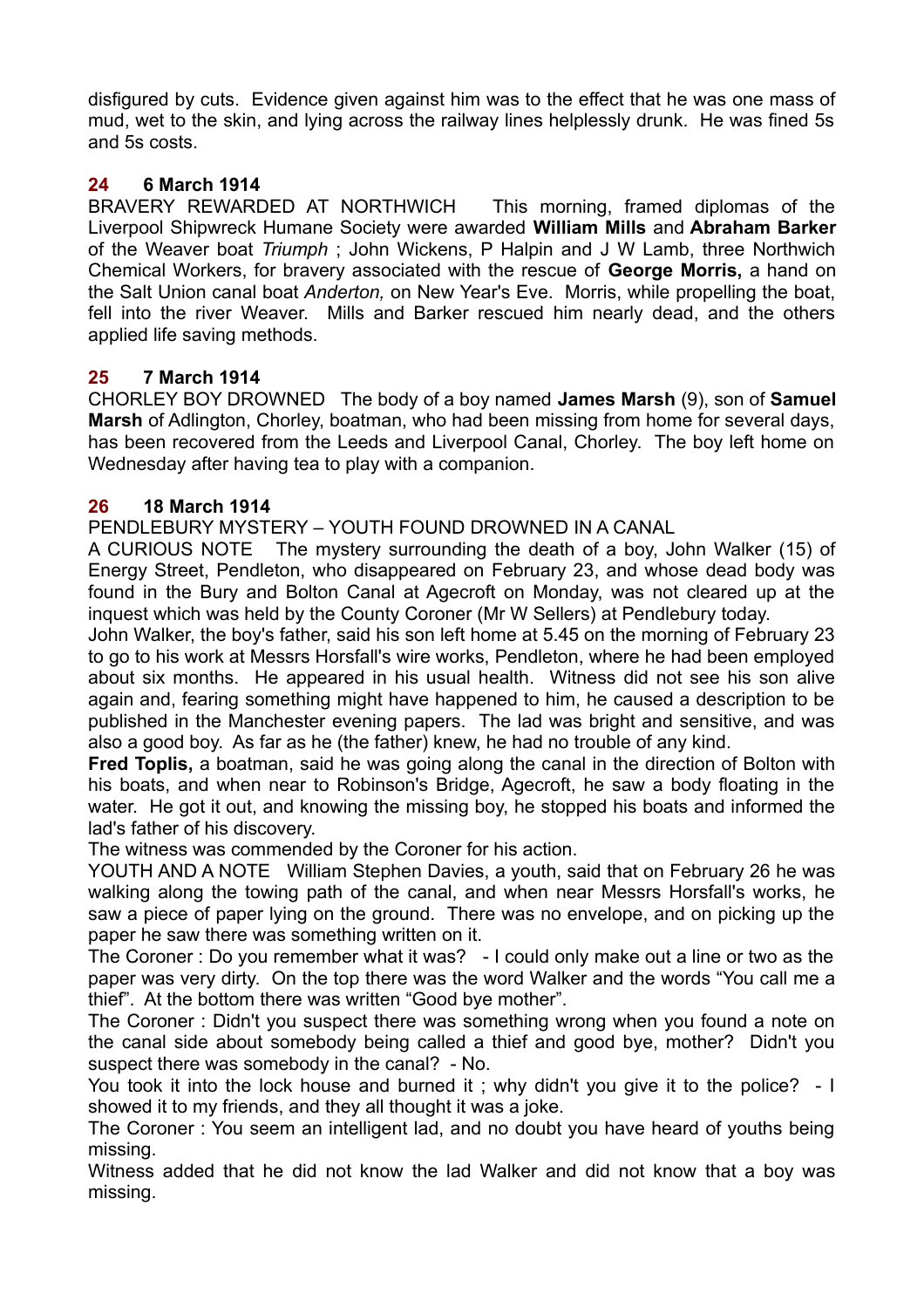Frederick Jones Coachley, a wire temperer at Messrs Horsfall's, said that about 7.15 on February 23, Walker was sent out to get various things for the men's breakfast, as was the custom. He asked Walker to bring him some beer, and the lad said he would, and took a bottle for that purpose. He did not return, however. Walker would not have to go along the canal bank to get any of the things required.

"A VERY SINGULAR CASE" The coroner, addressing the jury, said it was a quite singular case. The lad was apparently quite well and had nothing to bother him. What happened after he went out on errands for the men on the morning of February 23, nobody knew. The only thing the jury had to help them, if it really did help them, was the evidence of the youth Davies, who found the note, The name Walker was on the note and from the contents that could be deciphered, it seemed as though he had something on his mind and intended to commit suicide. Unfortunately the note had been destroyed, and there was nobody who could say whether it was in the handwriting of the lad Walker. If Davies had had the sense to hand the note over to the police, it could have been shown to the father, and he could have said whether or no it had been written by his son. The jury could then have come to the conclusion whether it was a suicide or not. As there was some uncertainty about it, the safest was to return a verdict of "Found drowned". This verdict was returned.

#### **27 22 June 1914**

PERMITS ON THE CANAL **Charles Martin,** a boatman of Smith Street, Dukinfield, was ordered to pay 7s 6d costs at Ashton this morning, for refusing to show a permit whilst in charge of a boat on the Peak Forest Canal. He admitted that he did not show the permit, and explained that there was no one in the canal office when he applied for the permit. "We can come from London to Manchester, and no one interferes with us but that fellow," he explained, amid laughter, to the canal agent.

**Charles Burton**, boat proprietor, complained of the laxity, and said it was a test case, and an exhibition of nastiness on the part of the company. ""I've a couple of ducks that can touch the bottom of the canal with their beaks," he observed. The boat, he said, had stuck in the mud, and it was probable that the defendant might have used a certain expression when asked for his permit.

The presiding magistrate said the members of the bench seemed to think there had been some laxity, and that there was room for improvement.

#### **28 25 June 1914**

SERVANT DROWNED - STRANGE AFFAIR AT SALE - VERDICT OF SUICIDE - A MISSING WITNESS The sensational drowning case at Sale on Tuesday midnight was inquired into by Mr H C Yates (the Cheshire County Coroner) at Sale this afternoon.

The body of the woman recovered from the canal after it had been seen to disappear by a man who gave the name of Frederick Cookson, labourer of 13 Oswald Lane, Chorltoncum-Hardy, who was walking along the towing path of the Bridgewater Canal at Sale and heard a cry for help, was identified as that of Miss Blodwin Griffiths (20), domestic servant to Mr Owen, Gorsefield, Ashton-on-Mersey.

She was a native of Ffreeth near Wrexham, and the daughter of Mr Edmond Griffiths, a licensee.

UNDER NOTICE TO LEAVE Miss Ada Street, nurse at Gorsefield, said deceased was under notice to leave her situation, and was upset in consequence. She had only been there a short time. She was engaged to be married to a Mr Mark Tudor. At times, she had appeared to be very depressed. The girl had shown her two letters from Mr Tudor, one of which witness had not since been able to find.

The Coroner read one of the letters, in which an appointment was made to meet the girl at Stretford on a Sunday afternoon. It was, the Coroner said, a kind letter and contained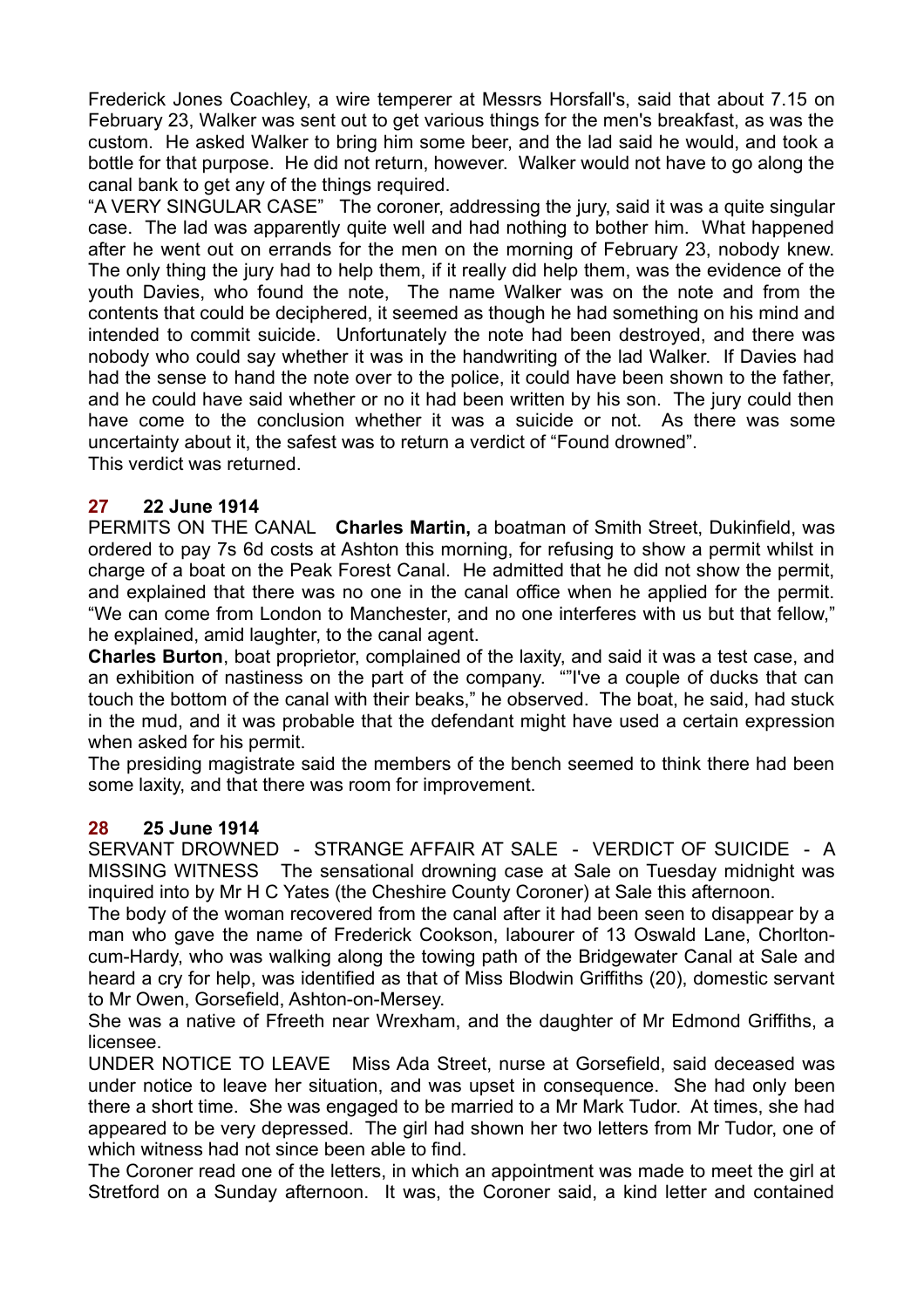nothing to upset her.

Witness said that on Tuesday afternoon when she was returning to Gorsefield, she met the girl, who was walking from the house, and she said she was going to Liverpool and not coming back. She agreed that deceased was very nervous. Some little time ago, deceased broke some crockery, and that was how she had come to leave. Tuesday night was her night out, but it was not the day on which her notice expired.

Witness, in answer to a further question, said deceased had told her she loved two men, one named Mark and the other George.

**Edward Spencer,** a boatman, stated that Cookson shouted to him that a woman was in the water at his side of the canal. Witness put his boat hook in the canal and brought the body to the surface.

Previously, Cookson, who had divested himself of his clothing, had made an attempt to recover the body.

The Coroner said the police had been unable to trace the man who had given the name of Cookson, and they believed it to have been a wrong name.

A MEETING WITH HER LOVER Mark Tudor of Partington Avenue, Irlam, stated that deceased came to see him on Tuesday night, and they had some words as to why they had not seen each other recently. He saw her off at Partington Station at 9.40 and they parted on good terms. When they parted, she refused to make a further appointment with him.

The Coroner : Do you know why? - No, I can't say why.

You loved her, and was prepared to marry her? - Yes.

Did she in conversation with you say her life was not worth living? - Yes. I asked her why, but she would not say.

Did you find her a highly strung girl? - Yes. Very excitable and very depressed. She was accustomed to being depressed.

Witness said they had an intention of marrying in the near future.

THE VERDICT A verdict of suicide during insanity was returned.

The Coroner said the man who gave the name of Cookson was deserving of a high compliment for his courage in having attempted a rescue.

## **29 4 August 1914**

FOUND DROWNED AT BARTON An inquest was held at the Grapes Hotel, Peel Green, this morning, on the body of an unknown man, which was found in the Bridgewater Canal on Saturday. **Joseph Merrishaw,** boatman, 156 Ellesmere Street, recovered the body and brought it in his boat to Patricroft Bridge, from where it was removed to the mortuary.

The body is that of a man about 40 years of age, 5ft 6in in height, dark hair and moustache turning grey, nose slightly twisted. Dressed in blue cloth coat and waistcoat, and striped trousers.

A verdict of "Found drowned" was returned.

## **30 23 November 1914**

HULME BOATMAN DROWNED The body of **Luke Speed**, a boatman of Queen Street, Hulme, Manchester, was recovered from the Bridgewater Canal at Runcorn today. His boat, the Lily, was lying in the tidal dock. He went to the town on Saturday and was reported missing yesterday. The canal constables recovered his body this morning.

#### **31 11 December 1914**

**David Daniels,** a boatman of Taylor Street, Dukinfield, was committed to prison for six months by the Dukinfield magistrates today for neglecting his four children.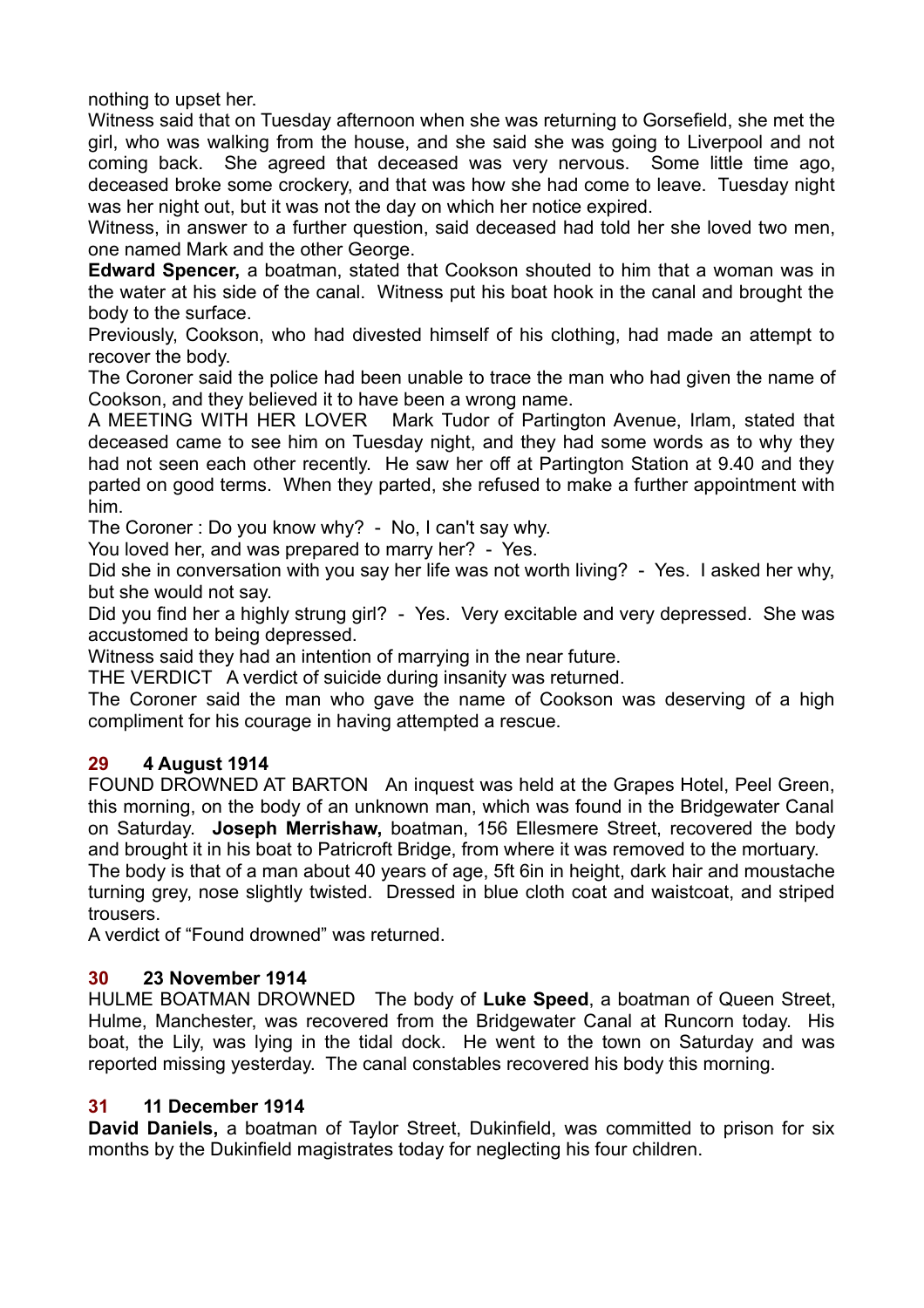# **32 5 January 1915**

ANOTHER HARTLEPOOL VICTIM **William Chapple** (15), boatman's apprentice, who was struck by a fragment of shell during the bombardment of West Hartlepool, died today from his injuries. He is the  $110<sup>th</sup>$  victim.

## **33 1 March 1915**

CANAL TRAGEDIES Evidence was given at the City Coroner's Court today regarding the death of Ellen Fitzpatrick (55), widow of Whalley Street, Ancoats, to the effect that the woman went to the canal side in Union Street on Saturday night twice within a short time, but she was induced to go back home. Later she was missed from her bedroom, and was found early the next morning in the canal at the same spot.

It was also stated that the woman was in the habit of taking drink at weekends, and she had had some on Saturday.

#### A verdict of *felo de se* was returned.

In the case of **Fred Teale** (34), boatman of Sowerby Bridge, which was inquired into at the same court, it was stated that when working a boat along the Rochdale Canal on Friday night last, he was suddenly missed near Varley Street Bridge. It was found that by some means or other, he had slipped into the canal, probably owing to the darkness. The verdict was "Accidental death".

## **34 2 June 1915**

CANAL FATALITY AT MIDDLEWICH This morning, the body of a child named **Richard Hickson,** aged seven, son of **William Hickson**, boatman, was recovered from the North Stafford Canal. Deceased went out to play after tea yesterday and was not seen again alive. Diligent search was made when he failed to turn up, but without result. This morning, he was found forty yards from Wright's Bridge. It is surmised he was playing on the bridge, slipped over, and was washed down.

## **35 23 August 1915**

MANCHESTER WOMAN DROWNED AT ROCHDALE This morning, the Rochdale coroner held an inquest on the body of **Elizabeth Ellen Mitchell** (41) of Jersey Street Dwellings, Ancoats, Manchester, wife of a canal boatman, who was found drowned in the canal yesterday.

**Reuben Mitchell,** deceased's husband, said they arrived at Rochdale on Saturday evening. The mate, a man named **Doughty,** and his wife were also on the boat, and they all went to the Bridge Inn together. They stayed there a short time. Afterwards, Doughty and his wife went part of the way home with deceased. When witness got to the boat, his wife was not there, but he did not trouble, as he thought she had gone to stay the night with some friends.

**Peter Jinks,** the lock-keeper, said the body was found in the lock gates.

The Coroner said there was no evidence as to how deceased got into the canal, and on his suggestion, the jury returned an open verdict of "Found drowned".

## **36 12 October 1915**

ASHTON CHILD'S STRANGE ACCIDENT **Samuel Edge**, the three year old son of **James Edge,** a canal boatman of 157 Park Street, died last night at Ashton District Infirmary from injuries sustained in an unusual manner. On October 2, the child was playing in the kitchen, and whilst the mother's back was turned, he fell to the ground. When Mrs Edge picked him up, she found that a wooden knitting needle, which had been lying about the house for some time, had penetrated the left eye.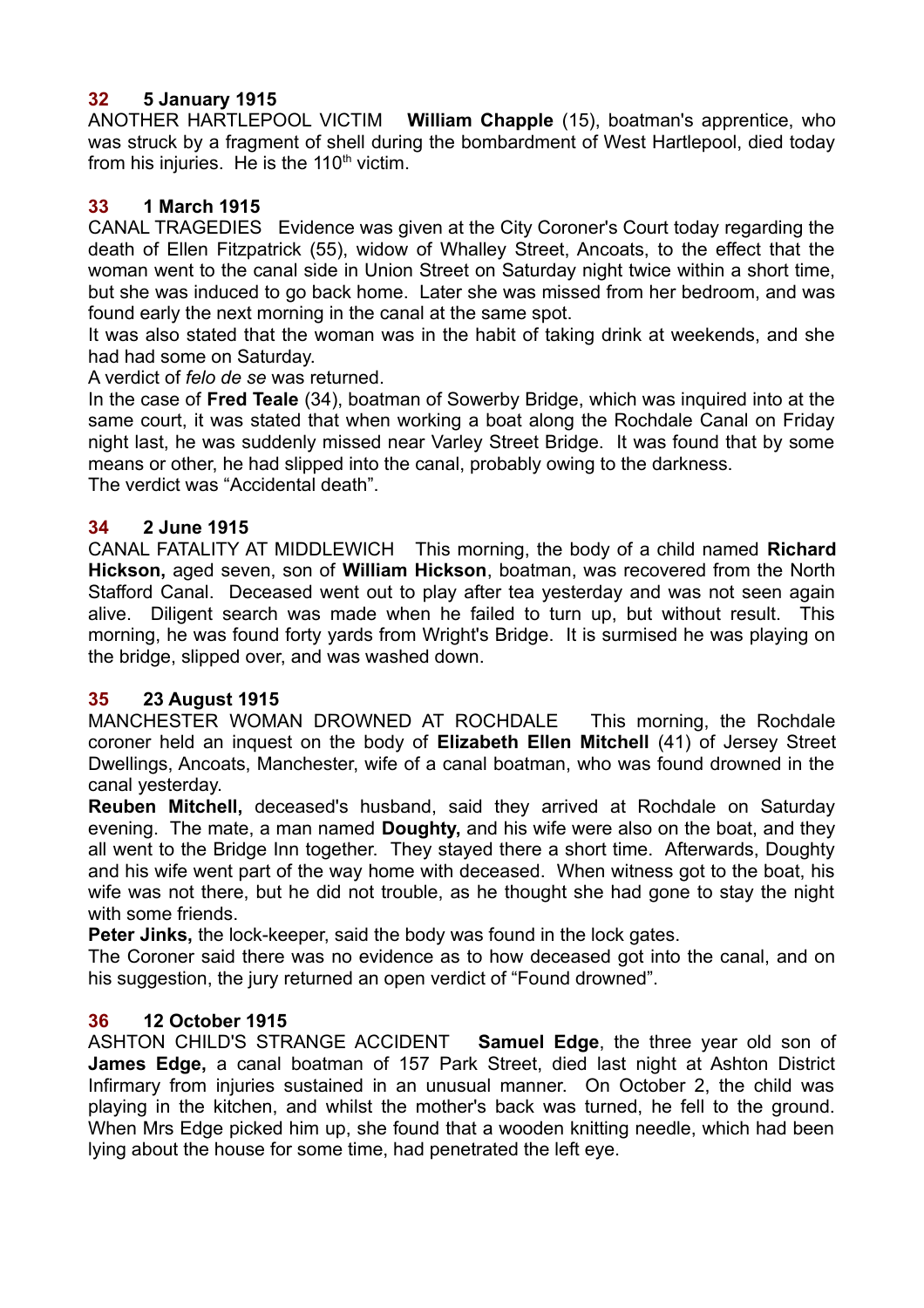# **37 29 November 1915**

CANAL DANGERS – FOG AND FROST FATALITIES IN MANCHESTER

REMARKABLE ACCIDENT AT HULME LOCKS The dangers of canal life in severe weather were exemplified at the Manchester City Coroner's Court today.

An inquest was held on **John Hyde**, 58, a boatman of the barge *Snaefell,* which was during this weekend moored at Hulme locks on the Bridgewater Canal. Hyde and his wife went out shopping on Saturday night, and after calling at a public house, where they had three drinks, they returned to the canal. A lock-keeper showed them the way with a lamp, the night being very dark, and Hyde, in crossing a foot plank attached to some lock gates, slipped on the frosty surface and fell into the water. He was wearing clogs at the time.

The lock-keeper made a gallant attempt to rescue the man, but unfortunately the coat which he threw to Hyde gave way under the strain.

Two witnesses, including a constable, said the place was badly lighted, but the lock-keeper considered the lighting arrangements sufficient, and in this instance, the man had the benefit of his lamp.

BUMPED AGAINST COG WHEELS It was also stated that the foot plank did not meet in the centre, and that the hand rail also did not join in the middle. The lock-keeper said, however, that the man bumped against some cog wheels, and as he had a parcel in one hand, he was unable to save himself.

The Acting Coroner (Mr Surridge) promised to call the attention of the Bridgewater Department of the Ship Canal Company to the accident, and ask if something could not be done to avoid similar accidents in future.

The jury thereupon returned a verdict of "Accidental death".

AFTER SHOPPING Another drowning case of a similar kind was inquired into when an inquest was held on **Mrs Emily Cheetham,** wife of a canal boatman of Elliott Street, Ancoats. During a dense fog on Thursday evening, she met her death at Dale Street Wharf whither she had gone with the object of joining her husband. It was stated that Mrs Cheetham had only been married twelve months. She went to do some shopping on Thursday night, and it was surmised that on her return she lost her way in the fog and fell into the canal.

A verdict of "Accidental death" was returned.

#### **38 2 March 1916**

SHIP CANAL AFIRE

OIL STEAMER STILL BURNING – REMARKABLE SCENES

The *Spiraea*, the large steamer which caught fire in the Manchester Ship Canal on Tuesday afternoon as she was discharging her cargo of oil at the wharf of her owners, the Anglo American Oil Company, Trafford Park, continues to blaze fiercely.

Wrapped in volumes of smoke and flame, she presents a truly remarkable spectacle, and has attracted thousands of sightseers. The vessel is alight from fore to aft, and the fire is slowly but surely burning itself out. It was feared that when the flames reached the fourth hatch, where there is a tank containing some hundreds of tons of oil, an explosion would occur, but fortunately this did not happen. There was also a possibility yesterday of the ship heeling over into the canal and blocking up the waterway, but happily this has not taken place, and the view is now expressed that she will keep her present position. At least two more days must elapse, however, before the 16,000 barrels of oil which formed her cargo when the fire occurred are finally burned.

The *Spiraea* was a fine looking vessel when she came down the canal on Monday but now, with her plates burned out and her interior a mass of wreckage, she looks a pitiful object.

THREE BRIGADES IN ATTENDANCE

The fire was still raging at two o'clock this afternoon, and the Manchester Fire Brigade, the